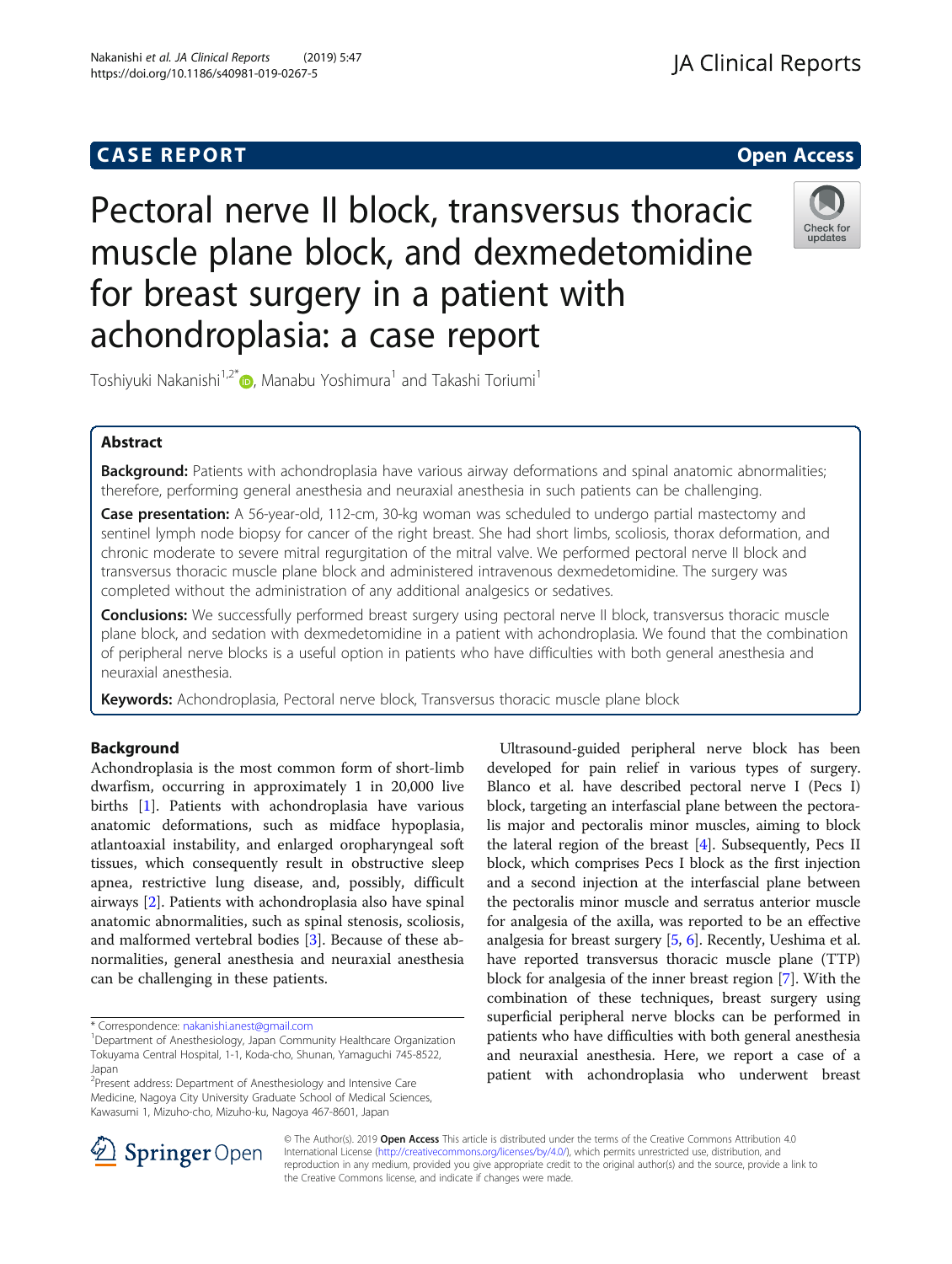surgery using Pecs II block, TTP block, and sedation with dexmedetomidine.

# Case presentation

A 56-year-old, 112-cm, 30-kg woman was scheduled to undergo partial mastectomy in the right upper inner to the outer region of the breast and sentinel lymph node biopsy for cancer of the right breast. She had short limbs, scoliosis, and thorax deformation because of achondroplasia, but she used a wheelchair and maintained activities of daily living. She had received carvedilol, losartan, and furosemide for chronic moderate to severe mitral regurgitation due to shortening of the posterior leaflet of the mitral valve. She had a history of catheter ablation for paroxysmal atrial tachycardia; however, her preoperative electrocardiogram revealed normal sinus rhythm. She showed no signs of respiratory symptoms with exercise; however, she could not maintain a supine position for a long period because of shortness of breath. A preoperative respiratory function test revealed a volume capacity of 1.51 L and a forced expiratory volume in 1 second of 1.21 L. Preoperative examination revealed normal opening of the mouth, a Mallampati grade of 2, and normal flexion of the neck. We weighed the risk of general anesthesia for respiratory and cardiac functions of the patient and possible difficult airway against the feasibility of intraoperative management without general anesthesia. Consequently, intraoperative management using Pecs II block, TTP block, and sedation with dexmedetomidine was planned.

In the operating room, the patient was monitored for non-invasive blood pressure, electrocardiogram, and peripheral oxygen saturation. After the commencement of oxygen inhalation at 2 L/min via a nasal cannula, intravenous dexmedetomidine at 6 μg/kg/h was administered for 10 min and thereafter at 0.4 μg/kg/h. After

infiltration of each puncture site with 5 mL of 1% lidocaine, the following ultrasound-guided blocks were performed with a 70-mm long 22-gauge Tuohy needle and ultrasound equipment SonoSite Edge (FUJIFILM SonoSite, Bothell, WA, USA). Firstly, Pecs II block was performed. The operator stood at the head side of the patient and placed the ultrasound probe at the caudal side of the clavicle. After identifying the plane between the pectoralis minor muscle and serratus anterior muscle at the fourth rib, the needle tip was positioned in this plane and 15 mL of 0.25% levobupivacaine was injected. The needle tip was then pulled back to the plane between the pectoralis major and pectoralis minor muscles, and 10 mL of 0.25% levobupivacaine was injected (Fig. 1). Secondly, TTP block was performed. The operator stood at the left side of the patient and placed the ultrasound probe at the right lateral border of the sternum between the third and fourth ribs. The needle was advanced to the plane between the internal intercostal muscle and transversus thoracic muscle with an in-plane approach, and 11 mL of 0.25% levobupivacaine was injected (Fig. [2\)](#page-2-0). The longitudinal spread of local anesthetics between these muscles from the second to the fifth rib was ultrasonographically confirmed immediately after the injection. Sensory blockade of the inner to outer region of the right breast at the Th2–5 of the intercostal nerve and right axilla was confirmed by a pin-prick test performed 15 min after the blocks, and the surgery was initiated. During surgery, the administration of additional analgesics or sedatives was not required because the patient did not complain of pain. She complained of dyspnea twice during surgery, but her symptoms improved after she was encouraged to take several deep breaths and the dexmedetomidine dosage was increased to 0.7 μg/kg/h. During surgery, her hemodynamic state was stable, peripheral oxygen saturation was maintained at 99–100%, and

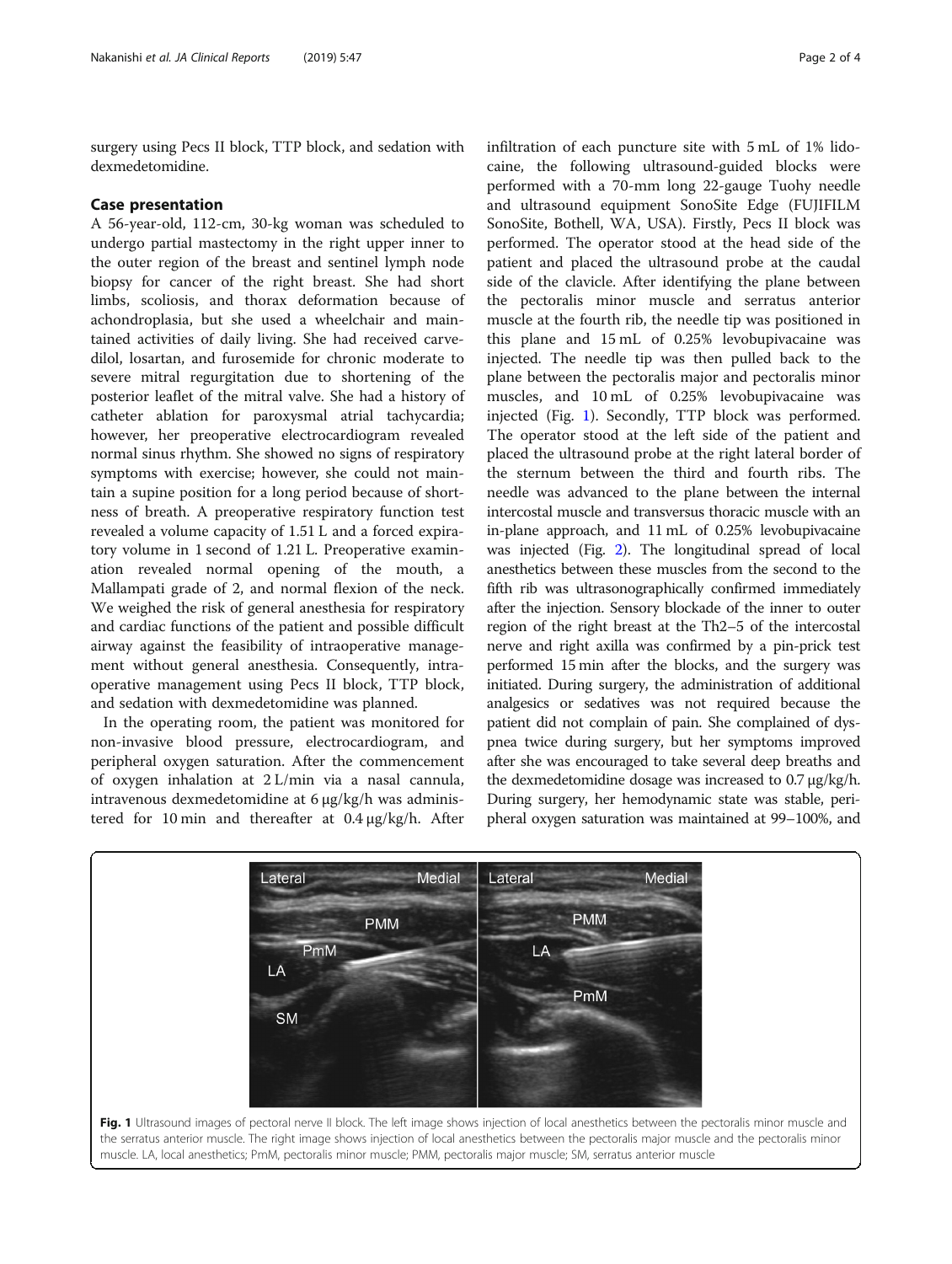<span id="page-2-0"></span>

respiratory rate was 18–22/min. As there was no metastasis in the sentinel lymph node, the surgery was completed after partial mastectomy and sentinel lymph node biopsy, with a total operation time of 37 min. Before completion of the surgery, 30 mg of flurbiprofen and 450 mg of acetaminophen were intravenously administered for postoperative multimodal analgesia. Immediately after the surgery, the patient rated her pain as 0/10 on the numeric rating scale. The next morning after the surgery, she rated her pain as 0/10 at rest and 1/10 while moving, without additional analgesics. The patient had a good postoperative course and was discharged from the hospital 2 days after the surgery.

# **Discussion**

We performed successful management of breast surgery using Pecs II block, TTP block, and sedation with dexmedetomidine in a patient with achondroplasia. This shows that the combination of Pecs II and TTP blocks with intravenous dexmedetomidine can be an alternative to general anesthesia and neuraxial anesthesia in patients who have difficulties with them.

Patients with achondroplasia have potential problems for both general anesthesia and neuraxial anesthesia. For general anesthesia, difficult airway associated with obstructive sleep apnea, atlantoaxial instability, and adenotonsillar hypertrophy can be a problem. Some investigators have reported difficult airway in patients with achondroplasia [[8](#page-3-0), [9](#page-3-0)]. The strategy of airway management should be planned for individual patients because achondroplasia causes deformities in various parts of the airway and its severity may vary widely according to patients. We planned to avoid the use of general anesthesia, considering the feasibility of management with peripheral nerve blocks and sedation and the risk of general anesthesia for respiratory and cardiac functions and potential airway difficulties in the patient. Epidural anesthesia or thoracic paravertebral block can be used for pain relief in breast surgery [\[10](#page-3-0), [11\]](#page-3-0). However, spinal abnormalities in patients with achondroplasia can make neuraxial anesthesia or deep peripheral nerve block difficult. Therefore, we decided to use the combination of truncal regional anesthesia and intravenous dexmedetomidine. Pecs I block targets the lateral and medial pectoral nerves and blocks the lateral mammary area [[4](#page-3-0)], whereas Pecs II block targets the intercostobrachial, long thoracic, and multiple upper intercostal nerves and produces sensory loss in the axillary region in addition to the area affected by Pecs I block [[5](#page-3-0)]. Although Pecs I and Pecs II blocks cannot block the inner region of the breast, TTP block targets multiple anterior branches of the intercostal nerves and blocks the internal mammary area [\[7\]](#page-3-0). These peripheral nerve blocks have the following advantages: they can target relatively superficial regions and there is no need to change the patient's position. Because of these advantages, the use of superficial peripheral nerve blocks, such as Pecs II or TTP blocks, may be prudent for patients with achondroplasia as shown in this report.

In breast surgery, epidural anesthesia or thoracic paravertebral block without general anesthesia have been reported as good analgesia  $[11]$  $[11]$ . In contrast, reports on the combination of Pecs II and TTP blocks without general anesthesia are limited. Ueshima et al. have reported Pecs II and TTP blocks without general anesthesia for the segmental upper outer region of the left breast in an 86-year-old patient with low cardiac function [[7\]](#page-3-0). Thereafter, they reported bilateral Pecs II and TTP blocks without general anesthesia for bilateral breast resection in a patient with severe obstructive pulmonary disease [\[12](#page-3-0)]. Kim et al. have reported Pecs II block and internal intercostal plane block without general anesthesia for a huge breast fibroadenoma resection in a patient with fear for general anesthesia [\[13](#page-3-0)]. Hong et al. have reported modified Pecs II block (below the serratus muscle as the second injection) and pectointercostal fascial block without general anesthesia for partial resection of recurrent breast cancer in a parturient [\[14](#page-3-0)]. Compared with these reports, our case was challenging in terms of determining the dose of local anesthetics because the body weight of the patient was only 30 kg. According to these previous reports, Pecs II block requires 10 and 20 mL of local anesthetics for the shallower and deeper plane, respectively, and TTP block requires 10–15 mL of local anesthetics. Therefore, we considered to use a total of 40–45 mL of local anesthetics. As the body weight of our patient was 30 kg, we could administer up to 36 or 45 mL of 0.25% levobupivacaine or 0.2% levobupivacaine, respectively, considering the maximum dose of 3 mg/kg. A total of 36 mL of 0.25%